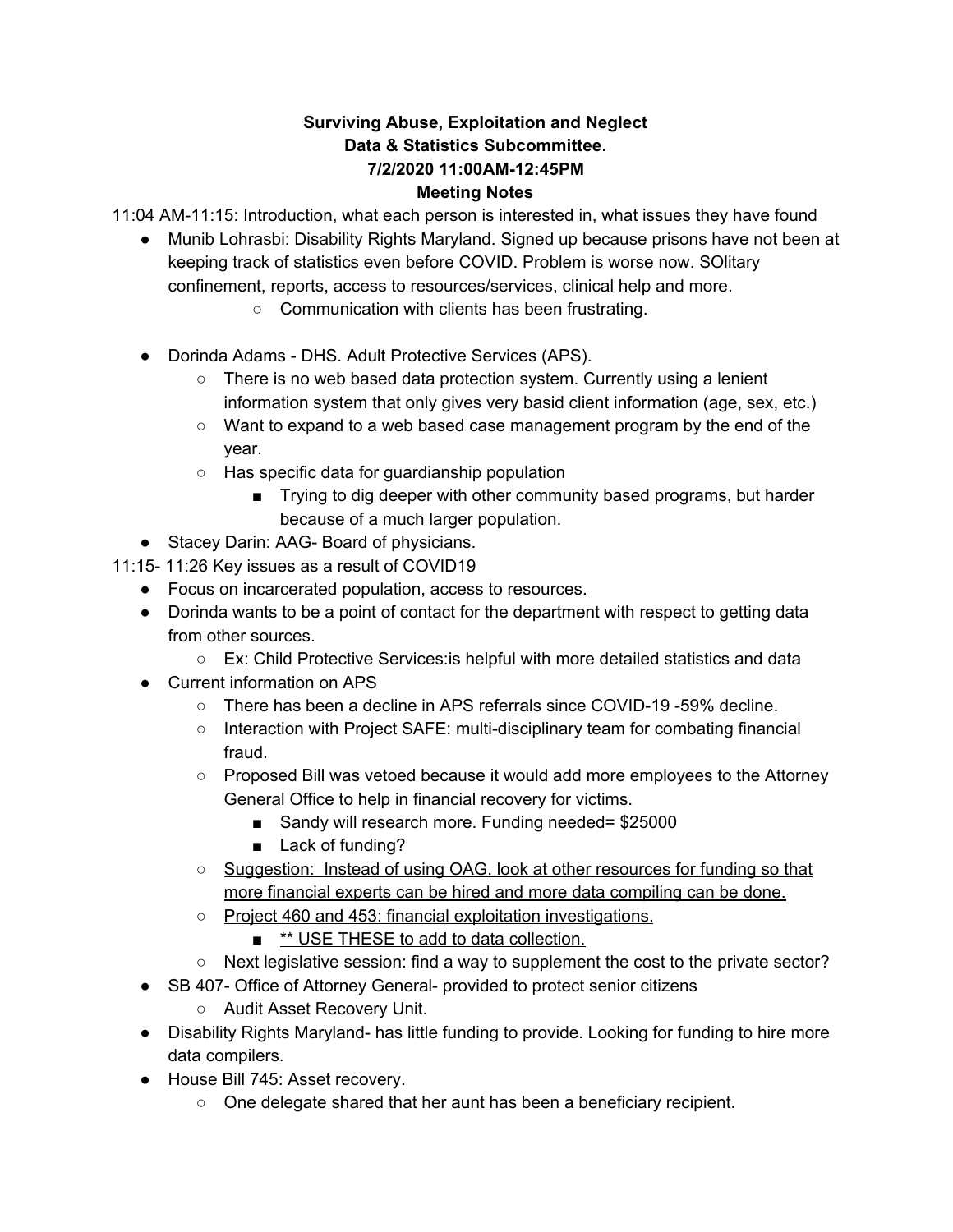○ Many realize the value of financial recovery systems, need to implement them more. Many victims do not even know their bank accounts were wiped out.

### **11:26-11:39 Current issues concerning long term goals and suggestions for the future?**

- Senate Bill 833- vulnerable adult registry
	- Wanted to create a centralized database for vulnerable adults.
	- Place individuals guilty of abuse/neglect on websites.
	- There is no unified information to identify those who have abused, neglected or exploited vulnerable adults.
- Board of Physicians
	- Run into issues where there is no requirement to report to the Board of Physicians instances of abuse. Only certain cases are reported to the board.
		- Ex: in one case a respiratory care practitioner was stealing from patients and falsifying time sheets.
	- *Suggestion*: Any legislation should require reporting to the Board for ALL cases. And there should be disciplinary proceedings.
		- Problem: With CPS this kind of reporting is not as easy because of confidentiality laws.
	- There is a requirement for physicians to report of child abuse, but law enforcement must claim it first
	- But for adults/elderly there are no constraints with federal funding so it is easier to pass legislation.
- $\bullet$  MDH + APS= 2 Bills.
	- Wanted to create work groups with 2 departments to bring 2 bills together in a way that would create a comprehensive registry (one being criminal- HB 1282).
	- HB1282 available for the public while SB833 confidential for agency use only.
- There is a nurse registry for nurses who commit abuse.
	- Done though the Office of Health Care Quality (OHCQ)
- Suggestion: Create asset recovery legislation and a vulnerable group abuse registry.

# **11:41-12:15 Short term goals?**

- *Goal that can be accomplished in 10 weeks: Compiling information. Finding a way to disseminate it efficiently.*
- Suggestion: make sure all vulnerable populations are included in contact tracing.
- Make sure vulnerable groups (low income, people of color, immunodeficient, undomumented etc) understand what contact tracing it. Be responsive. When new cases arise, there needs to be an effort to reach these groups.
	- Board of physicians has this somewhat, but not always completed in a timely manner.
- Provide the Board of physicians with something substantive they can use to identify and protect vulnerable populations with continuing contact tracing, but also emphasizing vulnerable populations.
	- Also look to nursing boards/CNA's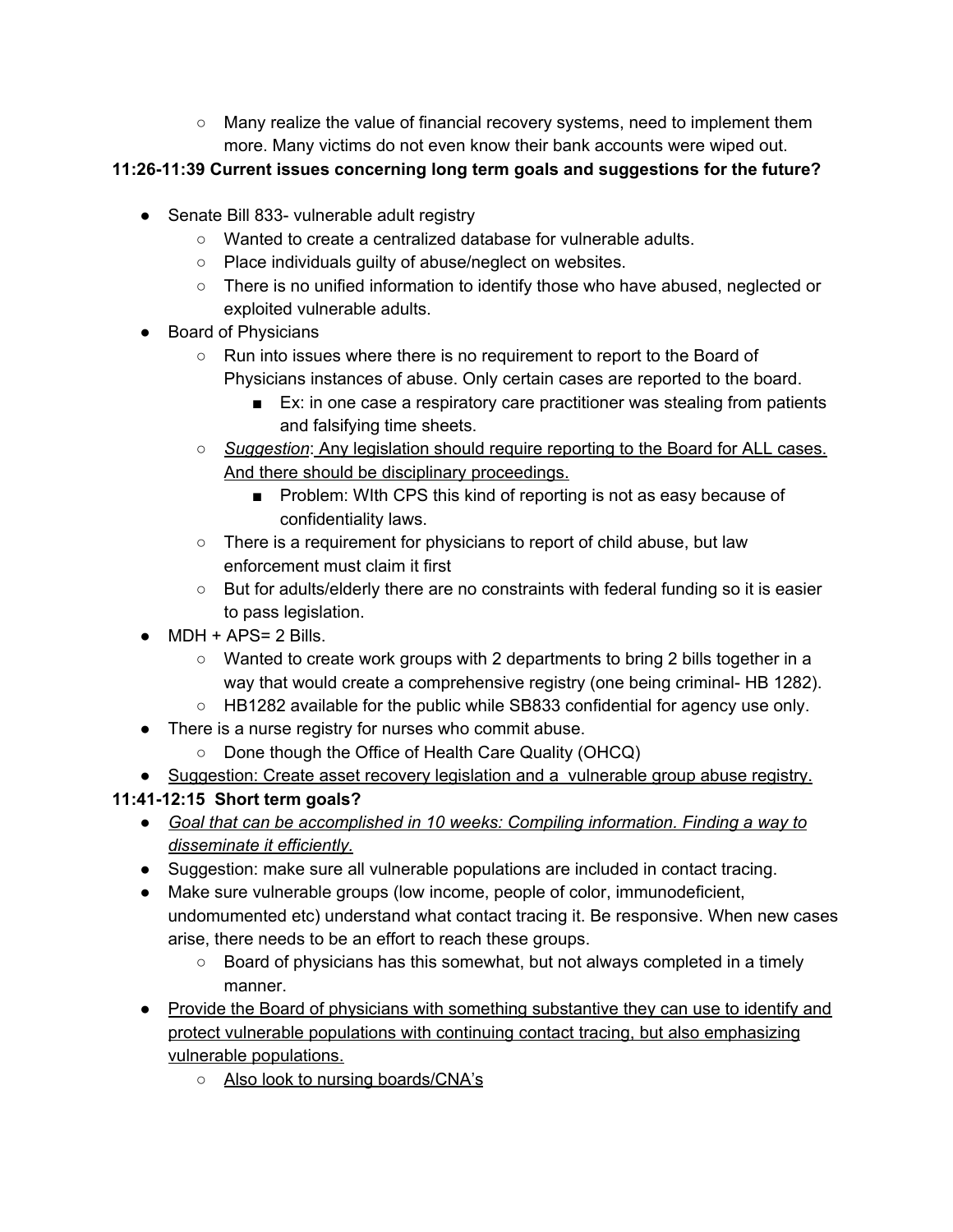Prison System: 2 Main issues:

- 1. Low staffing
- 2. Restrictive Housing: confined to cell
	- a. For disciplinary reasons (set period of time)
	- b. Administrative reasons (ex: being investigated for misconduct)
		- i. Sometimes worse because it can go on indefinitely.
		- ii. When in restrictive houses they lose access to necessary programs and services. They then go to the bottom of list and have to wait months to receive them again. Even if they are found innocent.
- Rise in suicides and self harm.
- During the pandemic, all physicities and prisoners are stuck in restrictive housing.
	- Only 1 hour outside of the cell. Only 30 minutes recreation.
- Lack of staffing. Prisoners need 2 staff to escort them. If there is no staff, they miss out.
	- Prisoners not receiving clinical care.
	- Lack of clinical staff.
	- In Cumberland: Only one clinician for over 1000 prisoners.
	- Bare minimum amount of care is required. Prisons working with por-profit companies that are not adequately assessing and treating their needs.
- GOAL: Need updated numbers for prison facilities
	- Data on staffing and use of restrictive housing.
	- Munib: create draft letter for what committee should do with prisons.
		- Does it need to go In-house?
			- Funding and trust issues. We want a 3rd party to oversee it.

### **12:15-12:22: Cathryn Paul: CASA**

- Looking into h Prisons and ICE protection centers.
- Immigrants are even more exploited now. Undocomented may be abused by employers who don't pay sick leave.
- Cannot advocate for themselves.
- Illegal evictions.
- Scared to speak up because of fear of detainment and deportation. Many choosing between deportation and health care.
- County-led community clinics supporting undocumented residents and domestic violence
	- There is some support in pace for child abuse victims. But while everyone is home it is a harder track. A spouse with citizenship may abuse an undocumented spouse and use their status as a threat.
- Suggested long term goal: State funded care so that undocumented residents are not excluded.

### **12:23-12:32: Hot topics that need more data.**

- There is an assumption that more workers who are in vulnerable populations are low income and/or people of color.
	- FInd data to support this.